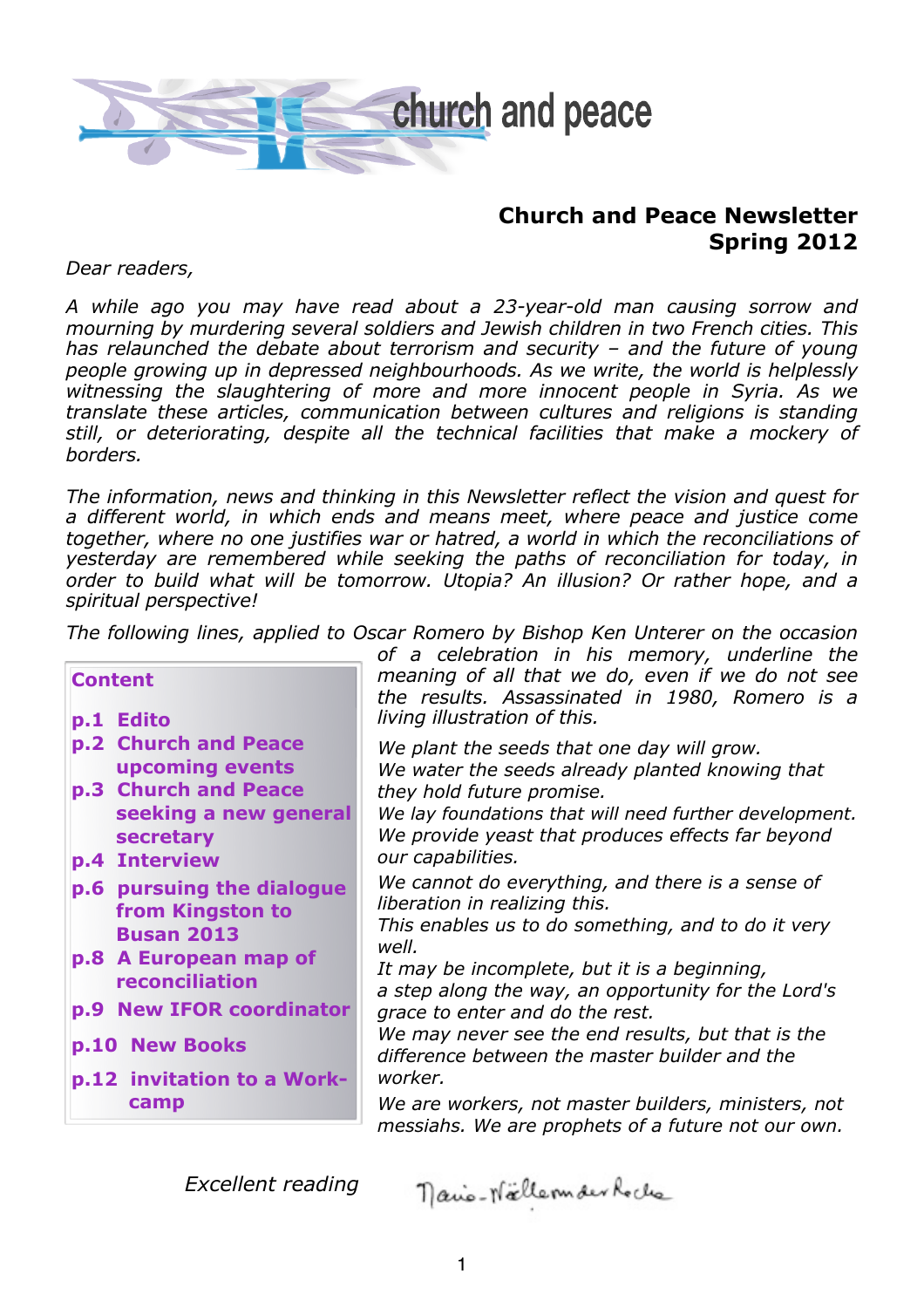# **A warm invitation to Church and Peace events in 2012 and 2013**

## • **French-speaking regional conference:**

26<sup>th</sup>-27<sup>th</sup> April 2012, with Philippe Gonzalez, sociologist of religions **"Quelles racines dans un monde sans frontières? Causes et conséquences du réveil identitaire. Analyses sociologiques et réponses de l'Évangile"**

### **• AGM 2012: 27th-29th April 2012**

 on the program: elections of the administrative committee, panel discussion on the theme

**The European Union - an unfinished reconciliation project The countries of the former Yugoslavia and European integration**











 On the panel: Tobias Heider (advisor on security and defense, the Greens European Alliance, Brussels), Nikola Knezevic (Centre for studies of Religion, Politics and So ciety, Novi Sad), Elisabeta Kitanovic (Church and Society Commission, CEC, Brussels), Snejzana Kovacevic (former Peace Centre staff, Osijek); facilitator: Andreas Zumach (journalist, Geneva).

 Venue for both events: Maison Notre-Dame du Chant D'Oiseau, Brussels

• **German speaking regional** meeting: 23-25 November 2012 with Viola Raheb. Topic:

> **Recognizing God's image in each person. The Kairos-Palestine document**

Venue : [Thomashof,](http://www.thomashof.com) Germany



**• international conference:** 30 Mai-2 June 2013  **Seek the welfare of the City - The relationship between Church and State**

Venue: communauty Christusbruderschaft, Selbitz, Germany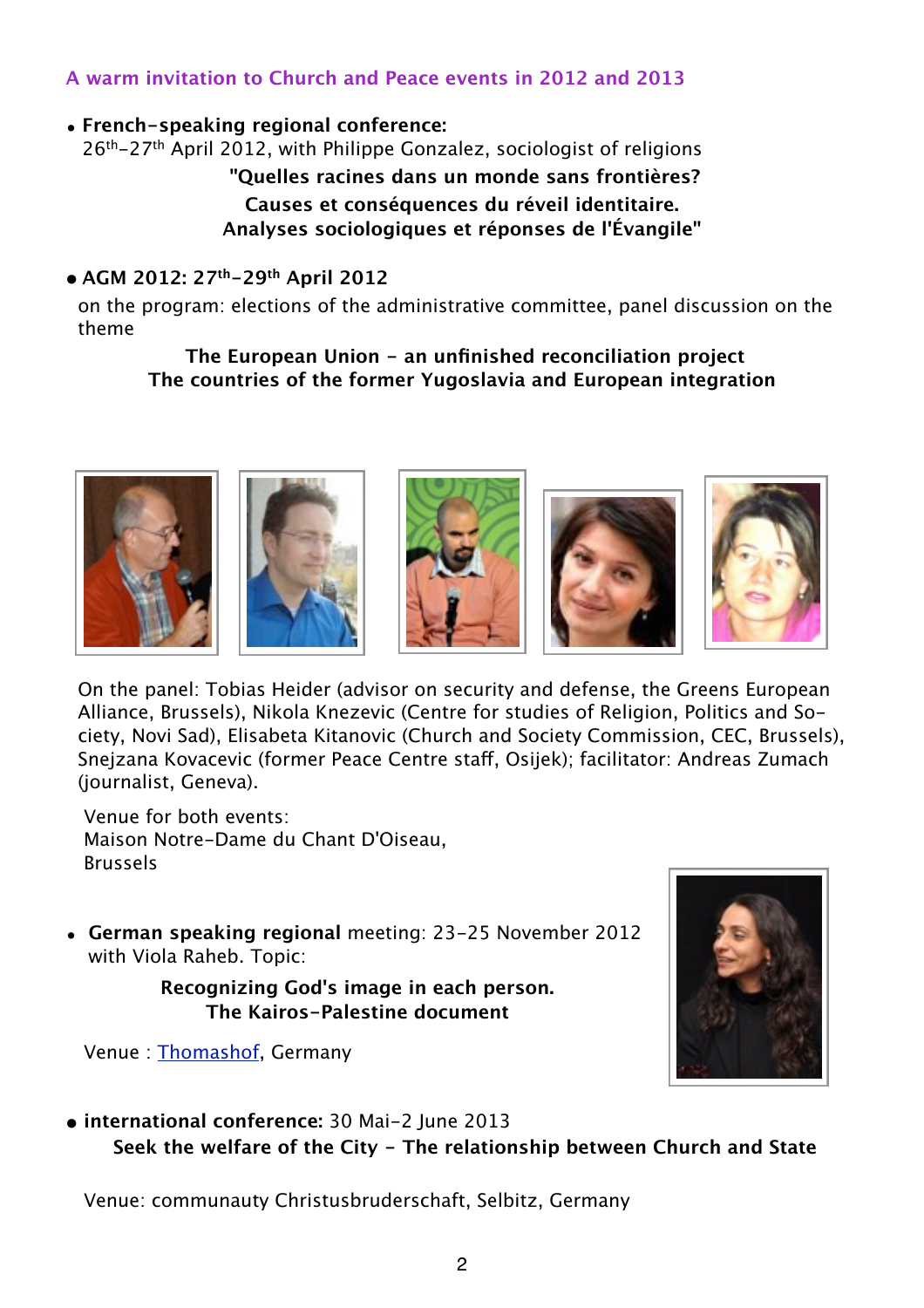## **Church and Peace Initiates a Search for a new General Secretary who should assume her/his duties as of January 1, 2013.**

## **Your profile:**

- You identify with or are open to the Church and Peace vision of the Peace Church, (the centrality of the teachings of nonviolence in the Gospels, peace service, dialogue with the churches on these themes).
- You are multilingual (at least English, French and German).
- You have studied theology or you are deeply interested in theological reflection.
- You are open for ecumenical dialogue, pleased to make new contacts beyond denominational, national, cultural and religious borders, experienced in networking.
- You can express yourself well in writing and you can also convincingly communicate your ideas verbally.
- You are a team player.
- You enjoy conceptual work.
- You have the ability to recognise the signs of the times and to communicate these insights in both the public forum and the religious forum.
- You are willing to travel and to undertake professional activities on weekends.

## **Among your responsibilities are**

- serving as representative of Church and Peace.
- conceptually designing the content of regional and international conferences and assisting in the dynamic leadership of these gatherings.
- maintaining contact with members and with the wider network.
- articulating the Peace Church vision in meetings, on the website, in publications, etc.
- encouraging and supporting theological collaboration among members of Church and Peace.
- expressing the Church and Peace standpoint in ecumenical and in public dialogues.
- developing new approaches to furthering the conceptual work of Church and Peace.

## **Church and Peace offers:**

- a diverse network composed of a wide variety of committed, involved groups and individuals.
- working with, and with the support of, an international and ecumenical Administrative Council (i.e. Board).
- an International Office team currently composed of a General Secretary, an Executive Secretary and an Administrative Assistant as well as volunteers.
- a 60% part-time position (24 hours per week).
- a salary of between 16,500 Euro and 22,000 Euro annually.
- a two-year renewable contract.

Please send your application with a cover letter, your curriculum vitae, and two recommendations by May 15, 2012--if possible by email--to Martin Schuler <IntlOffi[ce@church-and-peace.org](mailto:IntlOffice@church-and-peace.org)>.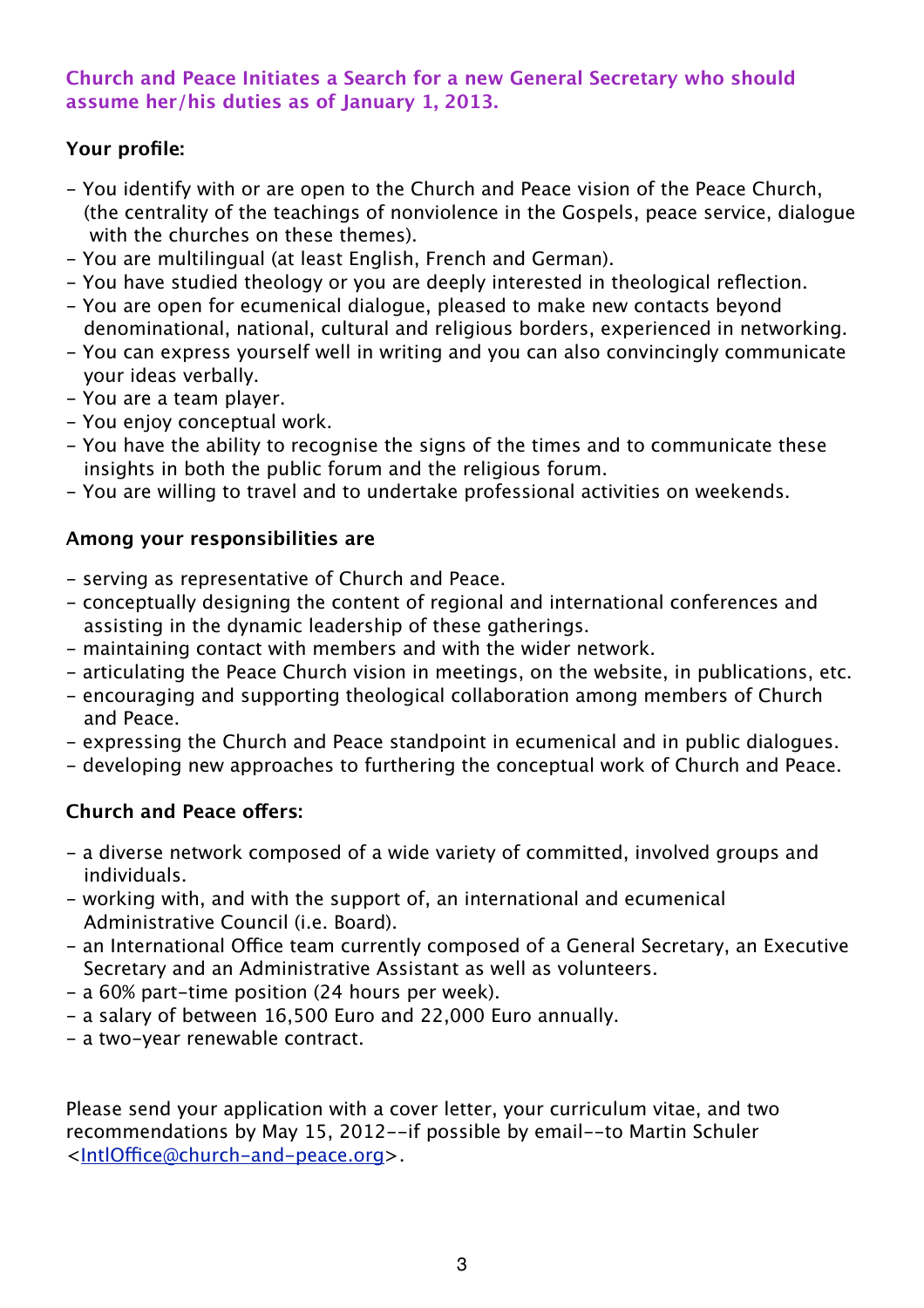**Hans Häselbarth, former Brother Spiritual of the 'Christusbruderschaft' in Selbitz (Germany) served on the Administrative Committee of Church and Peace for three years. In the following interview he reports on his experiences in this position**:

#### **Hans, what did your service and the interaction with the other members on the Administrative Committee mean to you?**

I learned to value the other members of the Board very highly indeed. The international composition of the Board was personally enriching and broadened my horizons. I enjoy looking back on a very special kind of friendship which developed. Of course, the spiritual perspective contributed to this, - it was felt most strongly during our theological reflections, in common prayer times, and in the expression of our mutual caring for each other. It was a special joy to me to know that the Communities had their place here, too.



*Hans Häselbarth*

# **Was there any one highlight during this period of time?**

Yes, - when I participated in the three international conferences in Selbitz, Bienenberg, and in St-Antoine (at the

Arche-community), in all three of which I was involved in preparations and served during the meetings. Conference participants Dancing with Brigitte Mesdag will remain unforgettable as well as the personal experience that active, thoughtful individuals are on a common path in Europe. The presence of delegates from Southeastern Europe was particularly important, as they are able to work as agents of reconciliation in conflict situations there.

## **Now that you are leaving the Administrative Committee, what are your recommendations to Church and Peace?**

I am concerned about the gaps opening up between the various groups, initiatives, and individuals committed to peace efforts in our respective regions. Each one seems too involved in its own immediate environment, and too weak with regard to the number of members and finances to accomplish very much. I was a member of the International Fellowship of Reconciliation (German Branch) for decades and could well imagine working more closely with the Fellowship and the 'Initiative für (for) Europa' - possibly even to that stage of sharing offices, fund-raising, and media affairs.

Church and Peace is of course characterised by the historical traditions of the historic Peace Churches, and there were many personal contacts and relationships which were new to me as a Lutheran. There is a broad potential of individuals committed to pacifism in the institutional churches who have never heard of Church and Peace. I would suggest that efforts to expand publicity and to encourage participation by such persons be intensified; furthermore, church leadership could be approached, not only to ask for financial support, but also to intensify contact. It is a sad fact that prejudices still exist on both sides. I assume though that a greater degree of openness exists than we think. The recent reconciliation of the Lutheran World Federation with the Mennonites can come alive even more powerfully!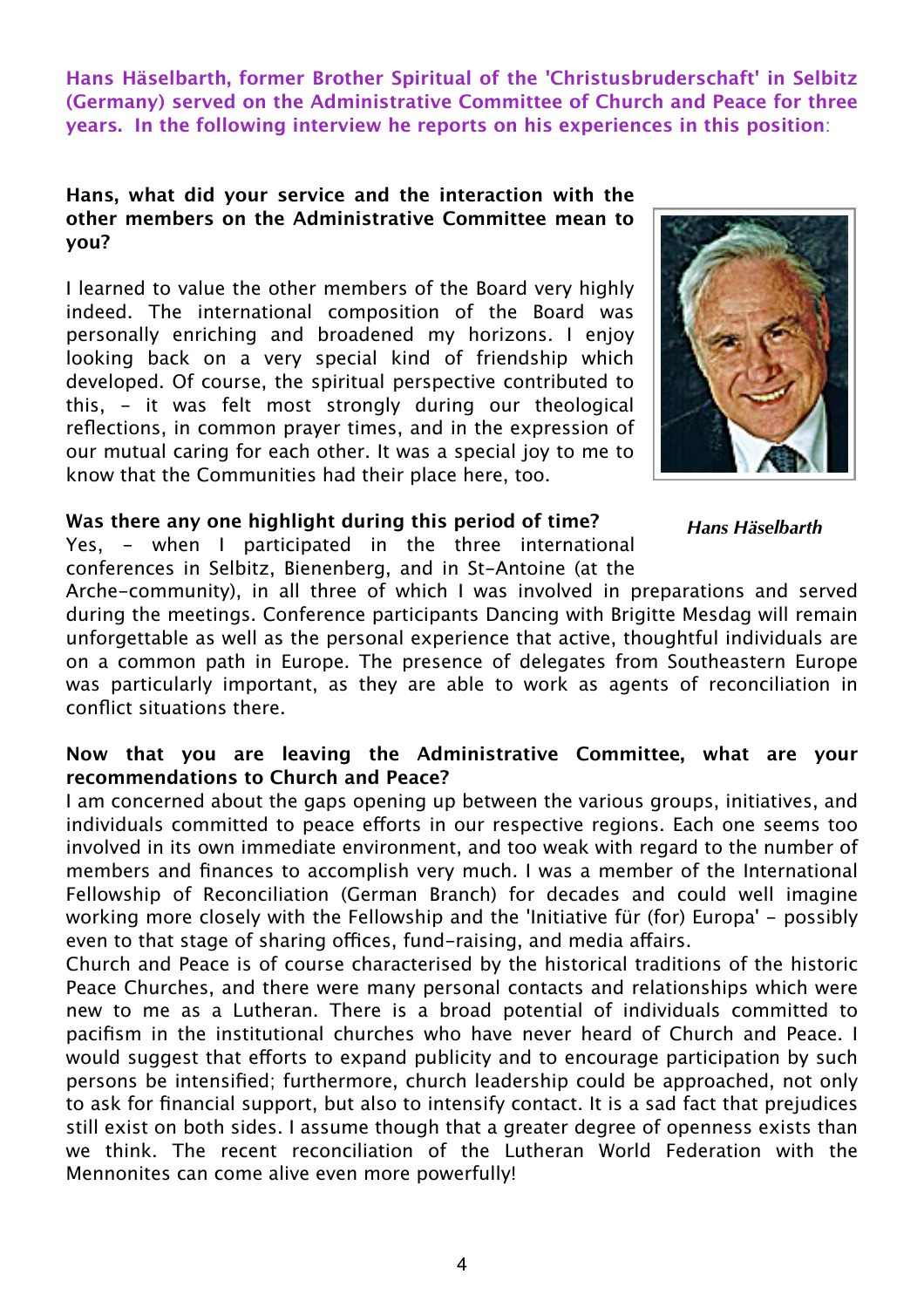

*Administrative committee meeting, in the Eirene office, Neuwied*

#### **What are your hopes for the future?**

My personal insights into the theology of peace during the last three years were published in a booklet titled "Und richte unsere Füße".....(guide our feet onto the way of Peace).

In this booklet, I describe my hope that our church will become a Peace Church. For me, this would be the message of a new Reformation which many of us are waiting for. There was considerable positive feedback, but I would have preferred even more common reflection on the topic of how we might move away from the entrenched positions toward a new orientation within our churches. I cannot say that I have won many allies, however, and I note that at present – in society in general as well as in the Church - commitments of this nature are not wanted. (An example: Article 16 of the Confessio Augustana of 1530 contains sentences regarding participation in 'just war' this is totally obsolete, and shouldn't it be re-formulated? )

Commitment is lacking. 'Everything goes'. The Peace of the Lord is a central point of the Gospel which has to be achieved in an ongoing process, out of which a new clarity will follow – this simply does not fit into our present pluralistical concept of dialogue.

My own personal models remain the men and women of the 'Confessing Church' [Bekennende Kirche] of Europe of the mid-20th century. The potentials of violence and conflict in many regions of the earth will very likely increase in the years ahead. How are we preparing ourselves for this? I am waiting for the 'Kairos', the 'appointed time in the purpose of God', when all of us say- like those who heard Peter's sermon at Pentecost 'Ye men and Brethren, what shall we do?'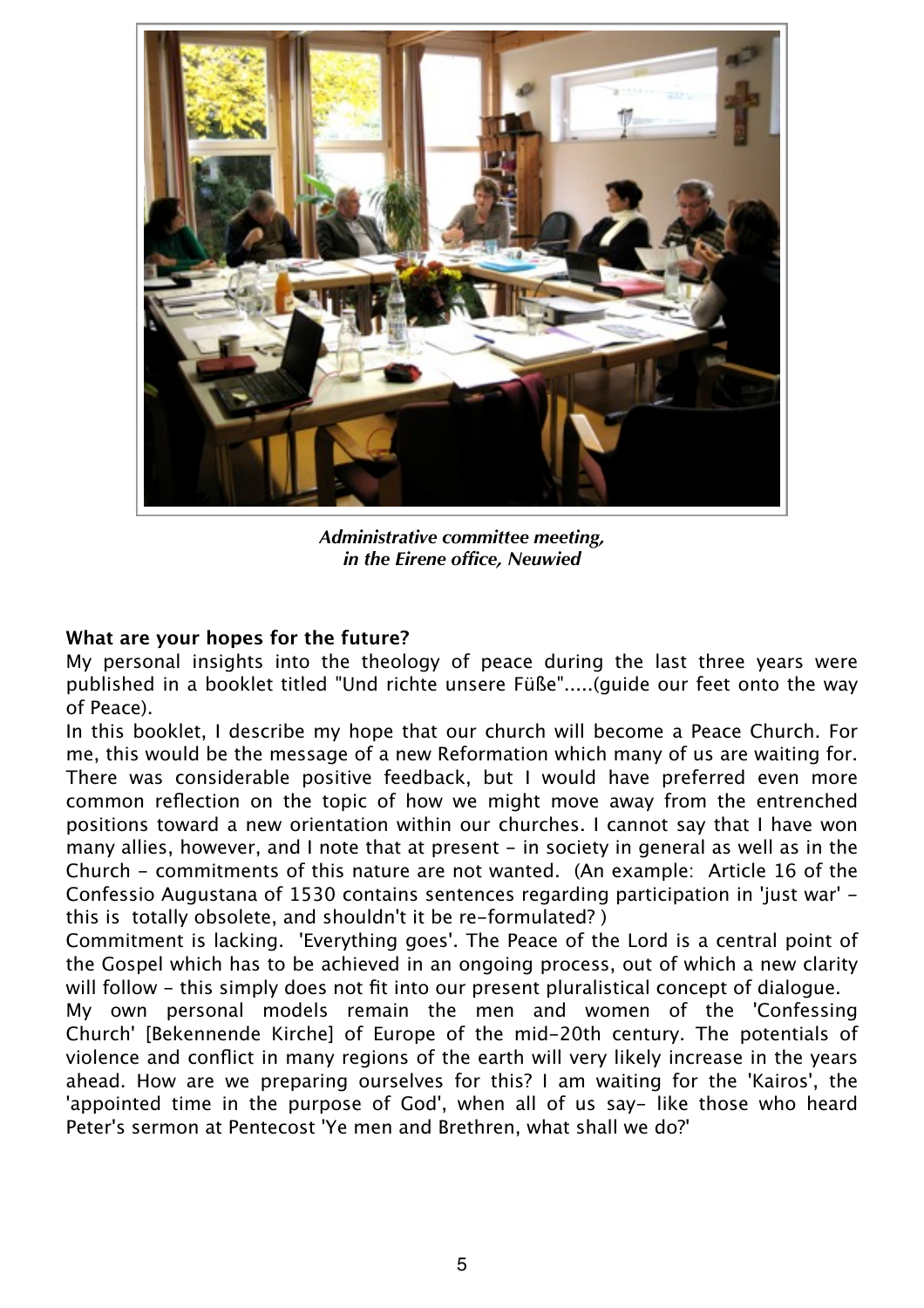**Taking the message from Kingston to Busan (and beyond) -- Kees Nieuwerth reports on the February 9th to 11th 'reference group' meeting in Geneva. It followed up on last year's International Ecumenical Peace Convocation (IEPC) in Jamaica.**

After the IEPC, the Central Committee of the World Council of Churches (WCC) decided to set up a '**reference group**' to carry forward and to further a common understanding of just peace as a policy for the WCC's work.

This group's tasks are to consider, collect and evaluate the results of the IEPC and the responses to the IEPC to it while also helping build an ecumenical consensus on Just Peace in view of the 2013 WCC Assembly in Busan.

I was invited to attend this meeting on behalf of Church and Peace. As in Jamaica, there was a reasonably good balance between the different church families and various continents. Church families included Anglicans, Lutherans, Russian Orthodox, Protestants, Mennonites and Quakers. Some were from North America, Europe, Sri Lanka, India, Papua New Guinea, Eritrea and Tanzania.

The group did not only evaluate the IEPC. but it also explored the topic: 'Peace and Security in an emerging global context'. I felt the need for a paper highlighting the way in which the growing global competition for energy and raw materials on a global scale is causing (armed) conflict and war. At the IEPC I presented a workshop on this topic. So I circulated a paper to the WCC and the participants. The WCC asked whether I would agree to this paper being one of the meeting's official documents. Of course I gladly consented!

I spoke to my paper the first day and expressed the hope that the reference group would agree with me that not only is the dominant economic model incompatible with sustainability, but also that the 'business as usual' mode does not help us forward on the way to Just Peace: a real transformation is required. I drew attention to my outline of concrete ways in which the message of the IEPC could be translated into action by the WCC and to the relevant timeframes and occasions in the coming years –also after Busan - that may be used by the WCC to witness to Just Peace.

Some priorities identified:

- Campaigning to abolish war and declare it illegal
- Intensifying the campaign for "zero option" for weapons of mass destruction
- Strengthening the campaign against arms trade and the proliferation of small arms
- Reopening dialogue on Responsibility to Protect (R2P)

Participants from the southern hemisphere responded that the 'resource-war' and its consequences for the so-called 'energy-security' and 'economic diplomacy' undergirding national security policies and military tactics highlighted in the paper was quite recognizable to them. Right and transparent sharing of world resources is a priority for Just Peace, since it deals with poverty, (eco)justice, and peace!

Konrad Raiser's lecture on 'Recollecting ecumenical memories on Peace and Security and Just Peace endeavours at the WCC' and Dwain Epp's 'Reflections on a theological basis for ecumenical engagement in peace and security: recollecting the past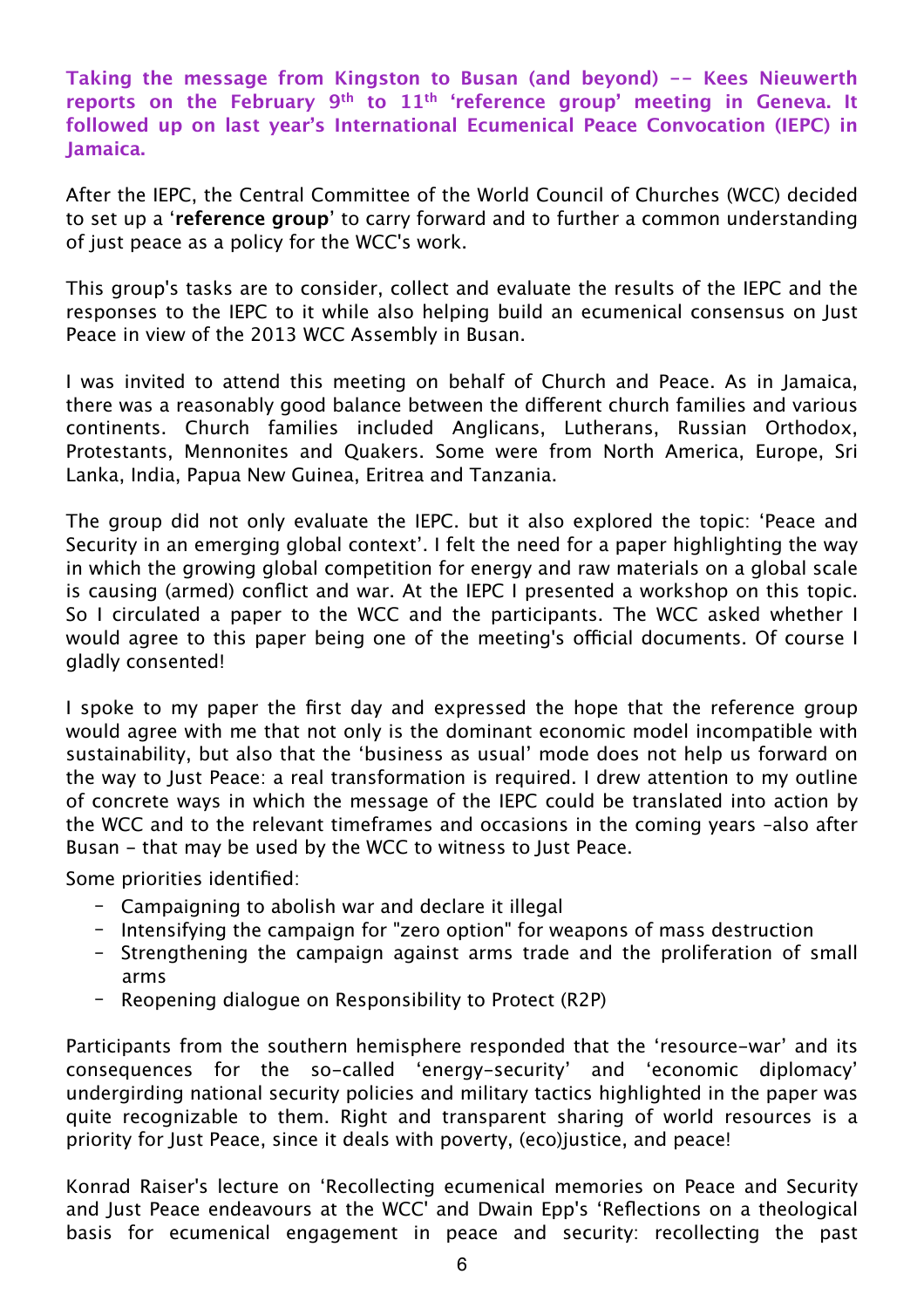involvement of the WCC' compiled an overview of WCC's theological statements on peace.

The following two days were dedicated to the IEPC evaluation and the way in which Just Peace could be integrated into the agenda of the Busan Assembly. We then returned to the question as to whether Just Peace represents a paradigm shift.

It was emphasised that Christians need to confess their complicity in the long history of armed violence and war waging.

Also there may be several different starting points for Just Peace that are not mutually exclusive: **personal conversion**, **mutual support** and **public witness**. These have in common the conviction that Just Peace is a calling from God, both a gift and a vocation.

Specific areas of public witness to lust Peace identified:

**1. R2P:** We struggle not so much with the concept, but with its implementation in such a way that it is in keeping with Just Peace. This may involve strengthening civil peacekeeping capacities and 'iust policing'. We cannot afford to wait for yet another crisis (e.g. Syria), to do so credibly at the UN-level, since in that case – as the military resources are always at the ready - the ultimate choice is always the first one, that is the military option!

We wrote a recommendation which stated that the WCC should further its work on R2P, particularly on the responsibility to prevent and to rebuild, explore the concept of just policing and 'concentrate on non-violent ways of intervening in violent situations'. I protested the wording 'concentrate' – as it would keep the door open to using deadly violence in R2P. I proposed that we formulate instead: **and contribute to the development of non-violent ways to intervene.** It was unanimously accepted.

**2. Ecumenical peace ministries,** such as the Ecumenical Accompaniment Programme, Christian Peacemaker Teams, Peace Brigades International, Alternatives to Violence Programme etc., should be intensified.

**3. Building** '**economies of life**' as an alternative to the dominant economic model with its emphasis on greed and the resulting 'resource-war': this is another vital ingredient of Just Peace. It places a responsibility on all of us as citizens, consumers, taxpayers and investors working towards the right sharing of resources and addressing structural violence in the prevailing economic model.

**4. Transformative, restorative** justice and the healing of memories: This involves reinterpretation, reconciliation and vocational training: the Responsibility to Rebuild!

**5. Peace Education** in the congregation, the community, schools, universities and seminaries. We should invest our energy, time and capacities in making Just Peace part of the bloodstream of the WCC's work, not only at, but also after Busan.

Our final round of exchanges focused on the Busan Assembly. The overarching theme of Busan is: **'God of Life: lead us to Justice and Peace'**. It was decided that we offer the concept of Just Peace not as a (sub)theme, but as an ethos, a working method for the Assembly as a whole. Just Peace is the way in which to approach and to organise the Assembly. It is a new life-giving dimension of the fellowship of the WCC churches. In this spirit a brief advice from our meeting at Geneva was formulated and sent to the General Secretary and the Central Committee.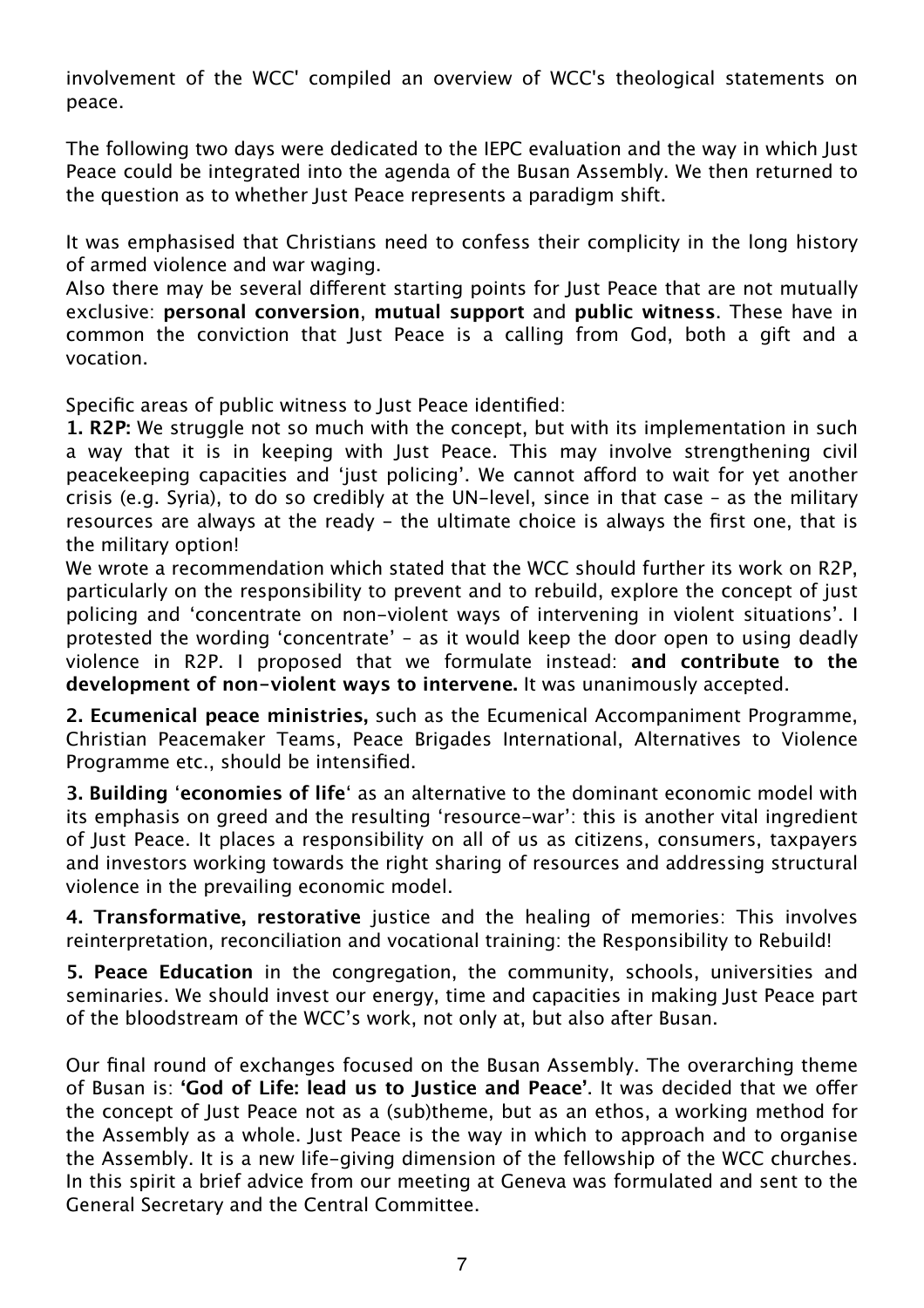**"How do we build a common future on a divided past?" a European map of reconciliation is to be published in September 2012. Maria Biedrawa reports:**



The idea for this map goes back to an event that occurred several years ago. During a meeting of the German and the French branches of the International Fellowship of Reconciliation (IFOR) in Verdun, we visited the First World War underground military facilities. A little girl asked her mother: "Mum, why are we looking at this?" Yes, so many of our memorials in Europe are associated with military events. But if we are here, if we are still here today, if for almost 70 years Europe has experienced peace and war has become the exception, it is for other reasons: it is because of the initiatives of reconciliation!

A team that was formed during a training course by Ökumenischer Dienst Schalomdiakonat (ecumenical service for peace**[1](#page-7-0)**) took up this idea and started looking for places, leading figures, communities and symbols that testify to this work of reconciliation throughout Europe, either completed projects and therefore already belonging to history or

initiatives in progress. The team wanted to make them known, to give them a voice, to make them tangible - for us to learn from these examples. But they are also signs of hope, encouragement and strength for peace activists in the midst of disappointments and the apparent insignificance of their daily endeavours.

All these testimonies are now displayed on a map of Europe to be published with an explanatory booklet in autumn 2012. The map will be presented in its current version at the next Church and Peace Annual General Meeting in Brussels - with your help it can be enriched with new examples.

<span id="page-7-0"></span><sup>1</sup> Oekumenischer Dienst Schalomdiakonat has a new name: gewalt*frei* handeln / *ökumenisch Frieden lernen* (acting nonviolently / learning peace ecumenically)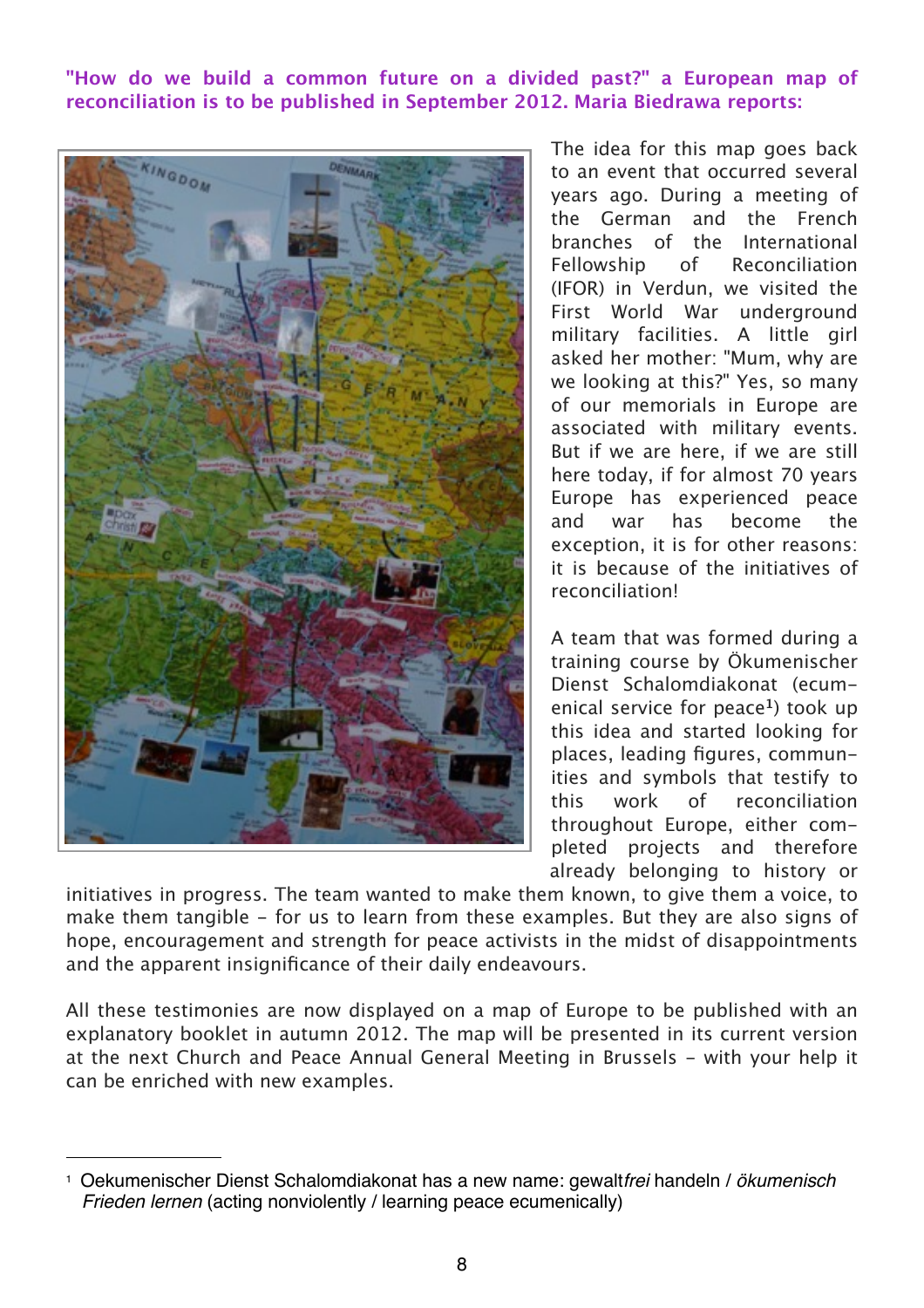**The International Fellowship of Reconciliation (IFOR) one of the founding members of Church and Peace, has appointed Francesco Candelari, Italy, as International Coordinator. (IFOR Press release)**

Francesco began duty in mid-January 2012 in the International Secretariat in Alkmaar, Netherlands. He is 30 years old, is a member of the Italian branch of IFOR and brings to the position a personal commitment and extensive

international and non-profit experience.

The International Coordinator is IFOR's chief executive officer and as such responsible for the International Secretariat. This includes the facilitation of IFOR's network and oversight of IFOR's programmatic activities, which are the Women Peacemakers Programme (WPP) and IFOR's representatives to the UN.

IFOR as an international network exists since 1919, but the spark for its existence came from an international peace conference held in Constance, Germany, in 1914, at the eve of World War I. Its vocation is to work for peace and nonviolence and against war, for reconciliation and against injustice. IFOR's members share a commitment to respect every human being and thus to nonviolence. They believe that reconciliation is possible and that nonviolence is the way of peace. IFOR now has 80 mem-



*Francesco Candelari*

bers in 48 countries, many of whom are heavily engaged in human rights work, peace building, peace education and training.

Regarding his vision for IFOR, Francesco says: "An organization that counts among its past and current members seven Nobel peace laureates should assume a leading role in conflict resolution and interfaith dialogue at the international level."

According to IFOR President Hansuli Gerber, the appointment of a new International Coordinator comes at a time of great uncertainty and great opportunity. Anticipating its centennial in 2014, IFOR is challenged, alongside with many other initiatives, to stand for just peace, nonviolence and reconciliation, Gerber said.

#### Brief bio:

Francesco Candelari was born in Torino, Italy, on 10 January 1981. Since his early life, while his friends and classmates in elementary school where watching Tom and Jerry, he was educated by his father at reading Gandhi and Martin Luther King. Culturally filled with nonviolence, he understood at the age of 19 that his vocation in life would have also been knowing people all over the world, listen to their stories, write their stories and connect them."

In 2000, he went to Burkina Faso thinking he would have been a missionary and in fact he was saved by the locals leaving behind all pretentious ethnocentric approaches. Since then he travelled and lived in four continents. Paris 2003, India 2005-2006, New York 2008-2011 have been his most important steps in his recent personal and professional life.

He worked in the field level while in India and at the institutional level in New York as the United Nations Crime Research Institute (Unicri) Representative to the UN Headquarters. Francesco is also a journalist.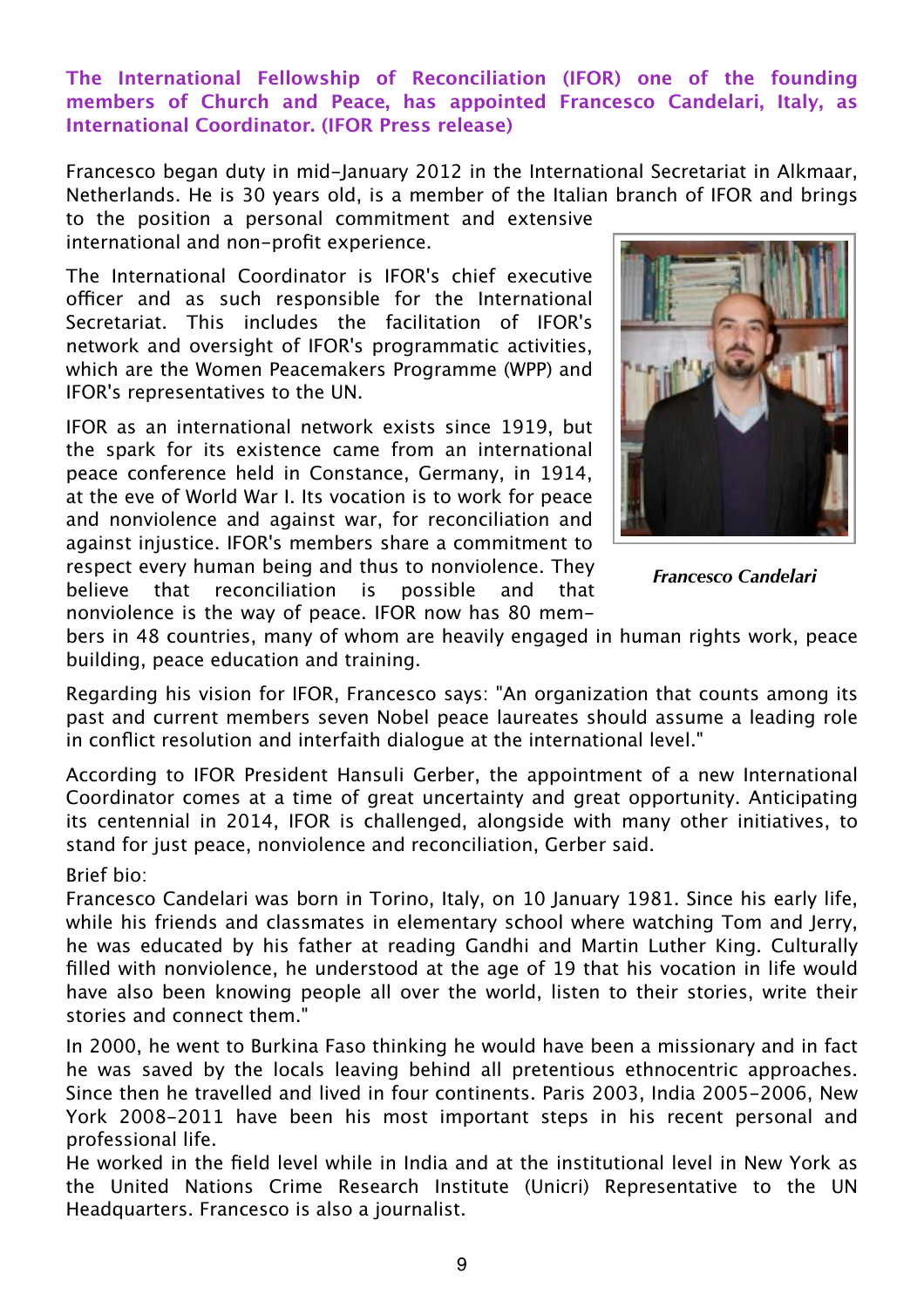### **The identity of migrants is a key issue for Philippe Gonzalez, religion sociologist and the keynote speaker at the next francophone conference of Church and Peace.**

On morning in September, the headline of a free daily paper called my attention: a Zurich company was suggesting its clients should take a DNA test to detect whether they were of Jewish origin. The proposal raised an outcry among organisations striving to combat anti-Semitism. The same day, Le Monde reported that Roma people had protested to the European Commission about ethnic profiling which the Italian government wanted to engage in to facilitate their "integration".



*Philippe Gonzalez, religion sociologist*

#### **Living dangerously**

Far from being just anecdotal, such situations reveal what is at stake regarding the way our societies perceive the question of the identity of migrants. All the ways of addressing these issues are not equally good and some of them put human beings at risk.

#### **Choosing your own identity**

One element of the offer to conduct DNA tests is immediately striking: identity is suggested to be like an accessory you can acquire in return for the required sum. Identity is no longer just a question of culture and a given, something you receive from another – a parent, teacher or precursor. It is becoming a mixed bag of elements to be acquired, or consumed at will, and which I can cast off when I feel like it. The fact of belonging is detached from any form of commitment. All that counts is the Narcissistic desire to build a "self", independently of dialogue with others.

#### **Jews and Roma, scapegoats?**

The situation of the Roma thus appears to be related to the Zurich case: a question involving society is to be solved by a biometric file. The heavy police presence shortcircuits the political and educational measures in place to facilitate the participation of Roma in the daily life of Italy. The biological "given" seems to take precedence over learning a culture. Suddenly splashing tough regulations all over the media has replaced discretion and the time needed for communicating an identity or, even better, the cross-fertilising of cultures.

When there is a lack of time to discover and transmit culture, it disappears. All of a sudden, social categories freeze. The fluidity of appearances sold to us by advertising doubles into anxiety about our identity. Solutions to cultural questions are sought in biology. Strangely enough, Jews and Roma have already served as scapegoats in the West, paying dearly for certain crazy purges. Is an insidious racism returning to our societies where the easy entertainment of TV shows is preferred to the effort of reflecting together about identity, hospitality and how to live together?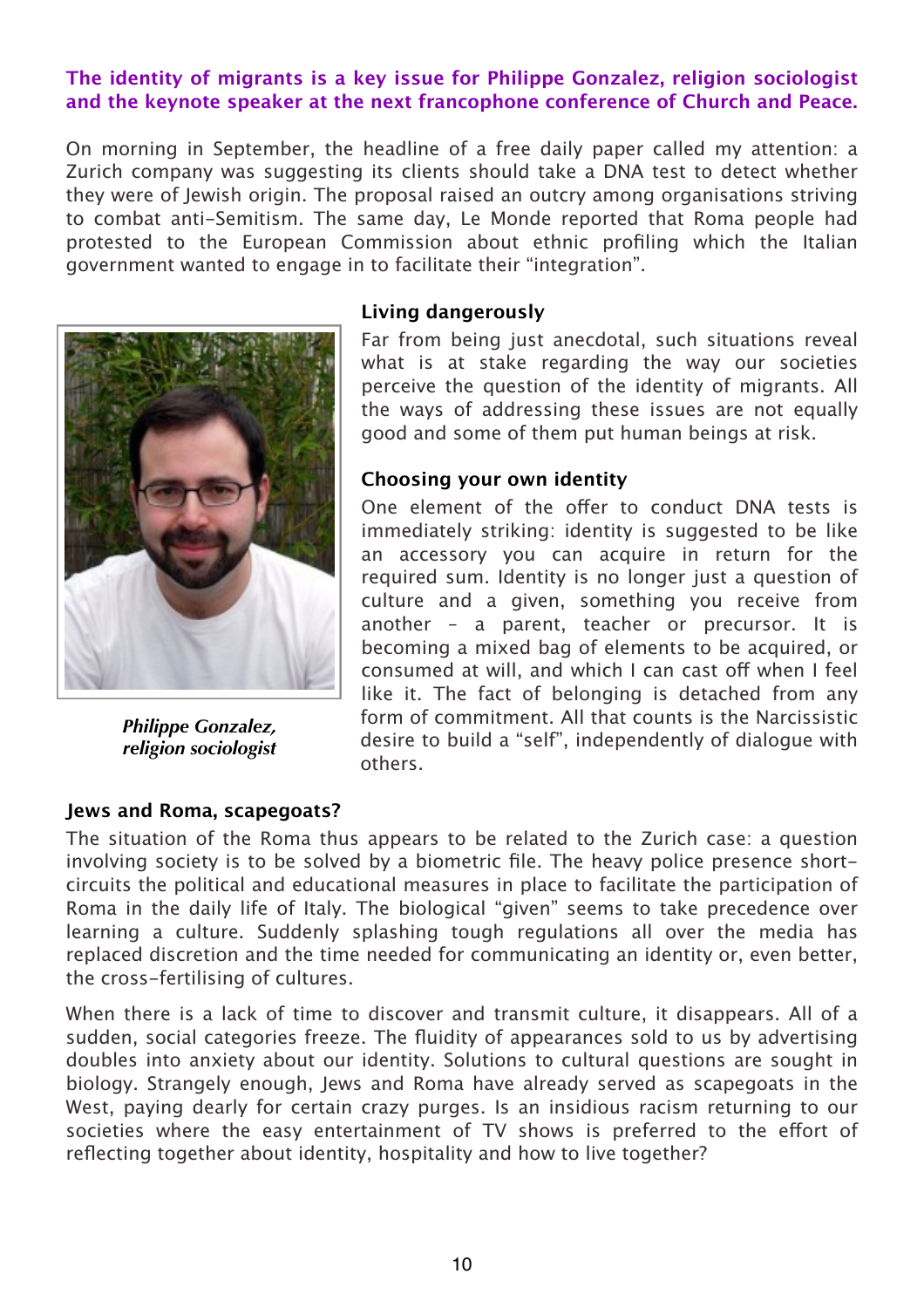## **Opening up to strangers**

The theme of the stranger runs through the Bible, with many aspects of this question concentrated on the figure of Christ. The evangelist affirms: he came to his own but they did not receive him (In 1:11). This refusal is explained by the way in which Jesus shook up the categories of the time and, above all, highlighted the violence of the relationships they initiated. This is why those who crossed his path could not help inquiring who he was. He died like a pariah. Nevertheless, God raised up this disturbing stranger.

We have the choice between detecting scapegoats to prop up our status quo and opening up to the Other, an opening involving abandoning, dying, to rise again in another way of coexisting. And what if, when practicing hospitality, we receive from God renewal of life, our true identity, through the stranger?

**-+-+-+-+-+-+-+-+-**

#### **Peace, reconciliation and justice in the biblical narrative, Neal Blough,** Church and Peace 2012, 4€ + postage costs

In this short pamphlet in four languages , Saint-Maurice Mennonite study center director Neal Blough demonstrates that peace, reconciliation and justice constitute the central theme of the biblical narrative. Salvation history is a challenge to the Churches to take this message seriously and to put it into practice in today's world

#### **Teatime in Mogadishu - Ahmed Ali Haile, Herald Press 2011,**  GBP 9.72

In 1991, Ahmed Ali Haile returned to the chaos of his native Somalia with a clear mission: to bring warring clans together to find new paths of peace--often over a cup of tea. A grenade thrown by a detractor cost Haile his leg and almost his life, but his stature as a peacemaker remained.

Whether in Somali's capital, Mogadishu, or among Somalis in Kenya, Europe, and the United States, Haile has been a tireless ambassador for the peace of Christ. Into this moving memoir of conversion and calling, Haile weaves poignant reflections on the meaning of his journey in the world of Islam.

#### **Mediation in pastoral care**

Lies Brussee-van der Zee and Annelis Klinefelter-Koopmans Institute of Mennonite Studies (2011)